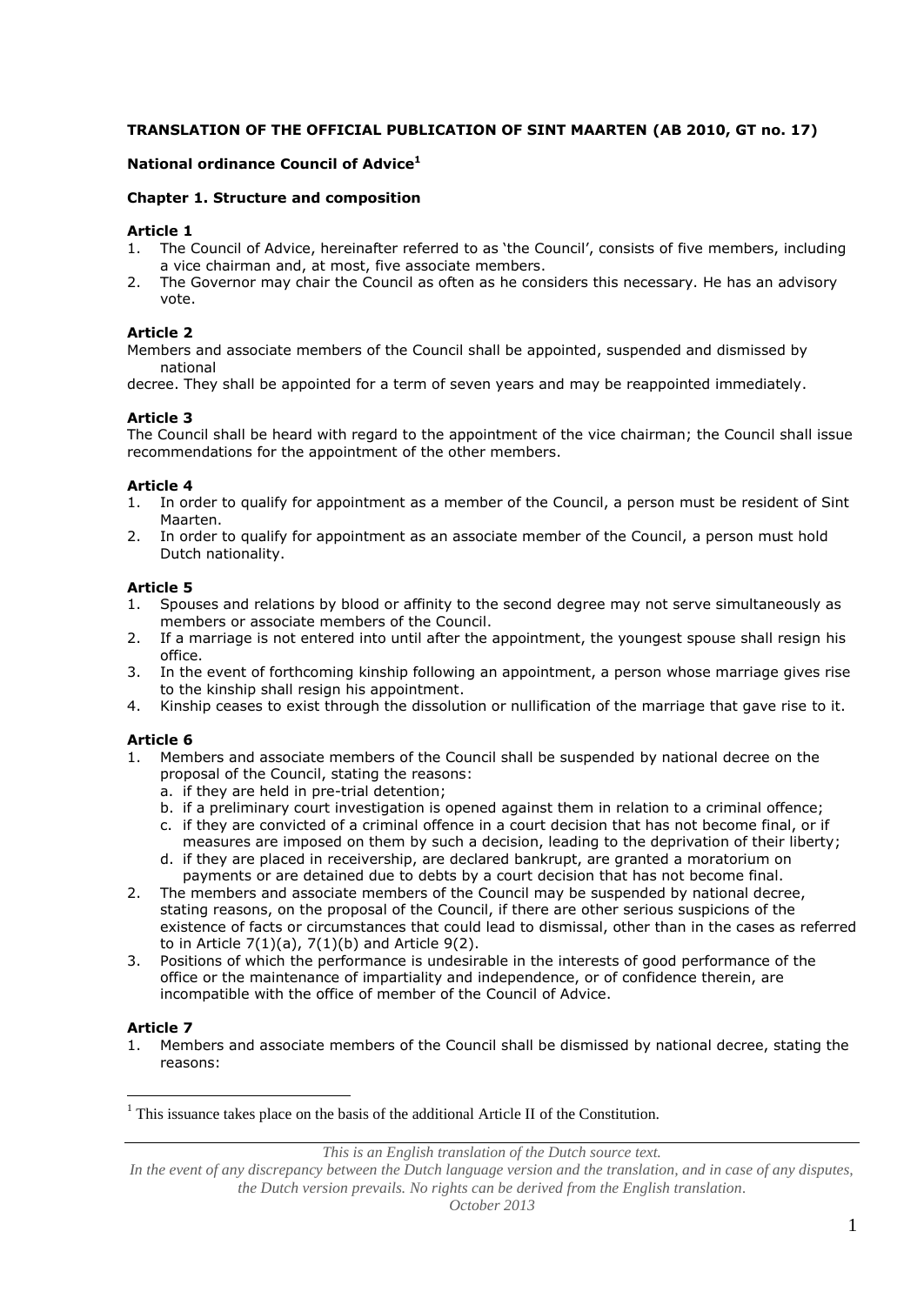- a. at their own request;
- b. on reaching the age of 70;
- c. if they are convicted of a criminal offence by a court decision that has become final, or if a measure resulting in the deprivation of their liberty is imposed by such a decision;
- d. if they are placed in receivership, declared bankrupt, are granted a moratorium on payments or are committed in relation to debt by a final court decision;
- e. if they become permanently unable to perform their official duties due to illness or a disorder;
- f. on acceptance of an office or position that is incompatible with membership of the Council pursuant to Article 6;
- g. on the loss of domicile.
- 2. Members and associate members of the Electoral Council may be dismissed by national decree, stating the reasons, if they are unable to perform their official duties properly due to persistent illness or geriatric complaints.

#### **Article 8**

If there is an intention to suspend or dismiss a member or associate member of the Council, other than in the cases as referred to in Article 7(sub-paragraph a) and (sub-paragraph b), the person concerned shall be given an opportunity to present his view on this.

#### **Article 9**

The financial provisions for members and associate members of the Council shall be regulated by national decree, containing general measures.

# **Article 10**

If the vice-chairman is unable to attend or is absent, he shall be replaced by the longest-serving member

present, in terms of order of appointment.

#### **Article 11**

- 1. A secretariat shall be attached to the Council, headed by the secretary of the Council of Advice.
- 2. The secretary of the Council shall hold a relevant university degree.
- 3. The staff of the secretariat shall be appointed by national decree, on the nomination of the Council, and shall, the Council having been heard, be suspended and dismissed by national decree.
- 4. The employment conditions of the secretary of the Council and the staff of the secretariat shall be regulated by or pursuant to national ordinance.

#### **Article 12**

Before accepting their appointment, staff of the secretariat shall take the following oath of office (declaration or pledge) before the Governor:

'I swear (declare) that I have not given or promised anything of any description or under any pretext whatsoever, to any person whatsoever, directly or indirectly, in order to be appointed to my position. I swear (pledge) that I shall not accept any pledge or gift of any description from any person whatsoever, directly or indirectly, in order to take or refrain from any action of any description in this position. I swear (affirm) my loyalty to the King, that I shall always uphold and enforce the Constitution of Sint Maarten and shall represent my office in good faith, with all due diligence, honesty and impartiality. So help me God Almighty.'

('This I declare and pledge')!

#### **Article 12a**

The structure and organisation of the secretariat of the Council shall be enacted by national decree, containing general measures.

#### **Chapter 2. Tasks, powers and working method**

#### **Article 13**

The Council shall be consulted regarding: a. all draft national ordinances and national decrees containing, general measures;

*This is an English translation of the Dutch source text.*

*In the event of any discrepancy between the Dutch language version and the translation, and in case of any disputes, the Dutch version prevails. No rights can be derived from the English translation.*

*October 2013*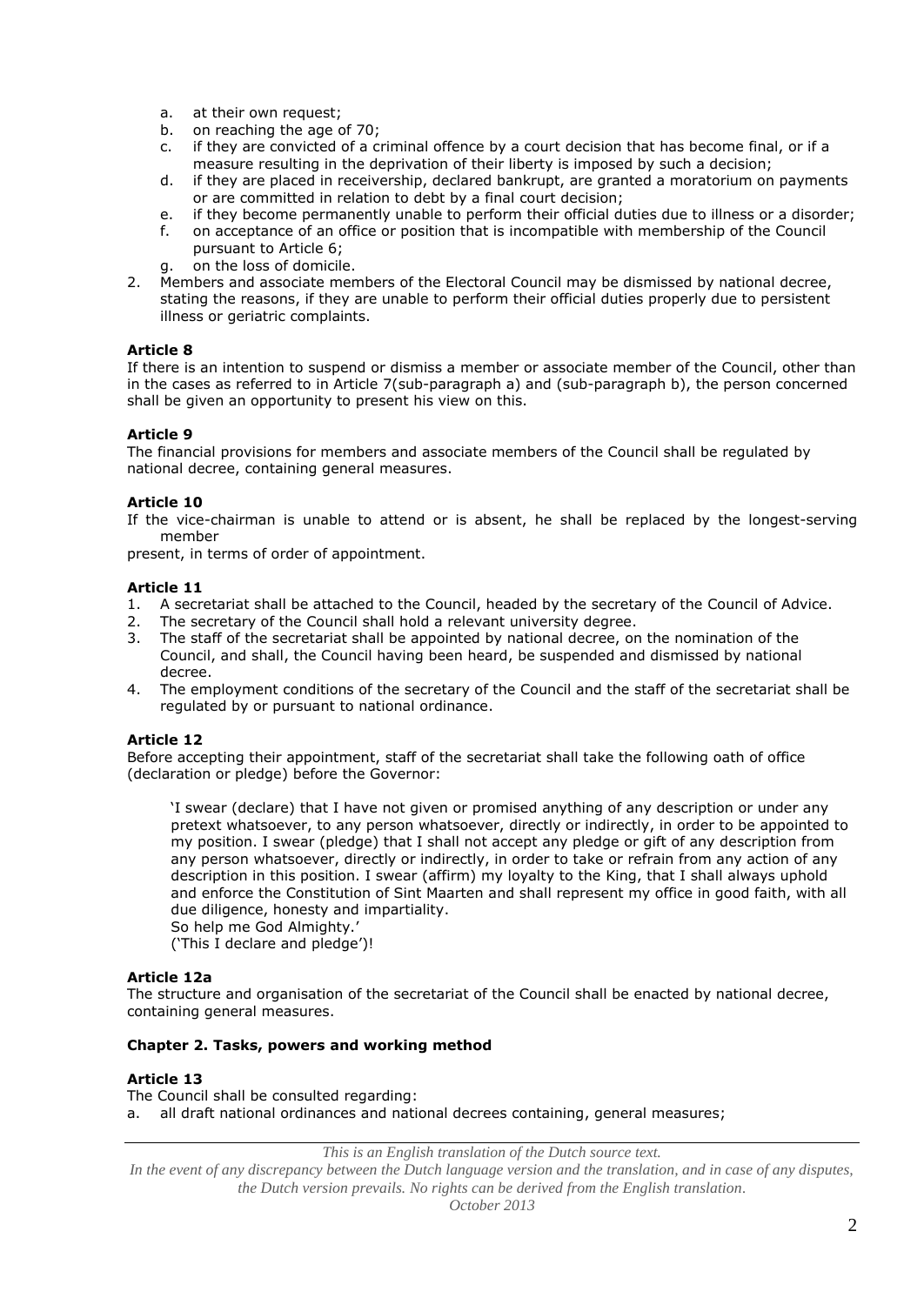- b. proposals for approval as referred to in Article 24(2) of the Charter for the Kingdom of the Netherlands, of treaties affecting Sint Maarten;
- c. draft Kingdom Acts and Orders in Council for the Kingdom.

# **Article 14**

- 1. The Council of Advice is authorised to issue advice to Parliament on request, if it considers this necessary in the interest of the country or the Kingdom.
- 2. The Council of Advice is authorised to issue advice to the government or Parliament at its own initiative if it considers this necessary in the interests of the country or the Kingdom.

# **Article 15**

- 1. The ministers shall provide the information to the Council that the Council regards as necessary in connection with the matters to be considered.
- 2. The Council is authorised to call on experts to provide the Council with advice and information.

# **Article 16**

The Council shall consult with the relevant minister if the Council or the minister so require.

# **Article 17**

- 1. The presence of at least three members or associate members is required for the adoption of an advisory report or for the Council to issue an order.
- The advisory report shall be adopted or the order shall be carried by a majority of votes.
- 3. If votes are tied, the vice chairman of the meeting has the casting vote. That circumstance shall be recorded in the advisory report.

# Article 18<br><sup>1</sup> The Co

- The Council shall state the reasons for its recommendations.
- 2. Parties that have expressed an opinion at the meeting that differs from that of the majority, may reserve the power to issue a separate advisory report, which will be attached to the advisory report of the Council.

# **Article 19**

The vice chairman of the Council may assign the handling of simple matters to a single section, consisting of a member that he appoints. This member is authorised to refer the case back to the meeting at all times if, in his view, the interests of the case call for this.

# **Article 20**

The Council shall be notified of orders issued in cases on which the Council has issued advice.

# **Article 21**

Members and associate members of the Council shall refrain from voting in cases that personally concern them, their spouses or their relations by blood or affinity to the second degree and if they are involved in the case as authorised representatives. Further, they shall not take part of the work of the Council in that case.

# **Article 22**

Members and associate members of the Council may not be prosecuted in law, nor may a legal claim be instituted against them for what they have said in Council or have submitted to the Council in writing.

# **Article 23**

Members and associate members of the Council shall preserve confidentiality.

# **Article 24**

The Council shall draw up rules of order. These rules shall be announced in the Official Publication.

# **Article 25**

1. The work of associate members of the Council shall comprise the issue of preliminary advice to the Council and alternating for members.

*This is an English translation of the Dutch source text.*

*In the event of any discrepancy between the Dutch language version and the translation, and in case of any disputes, the Dutch version prevails. No rights can be derived from the English translation.*